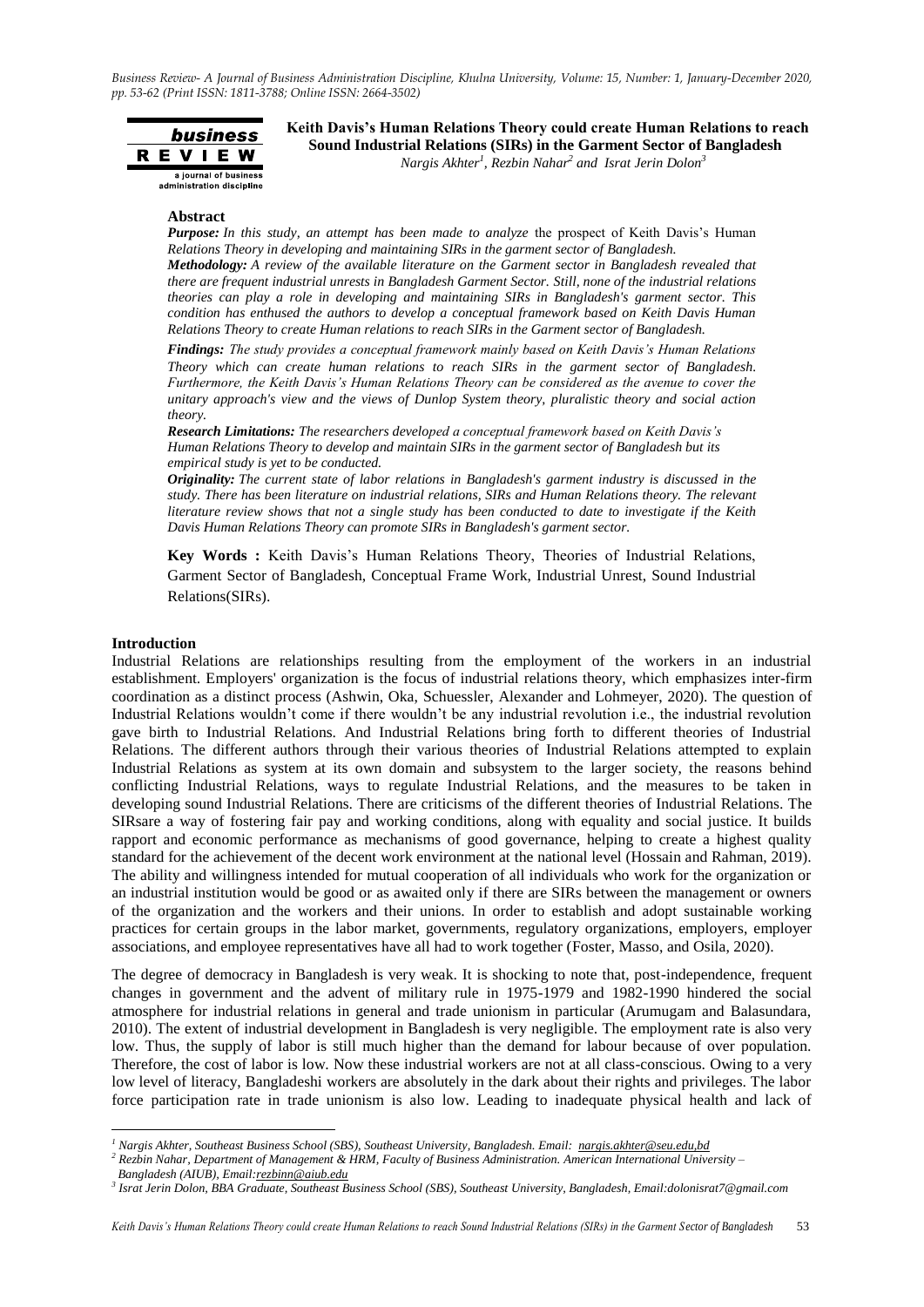necessary skills, the productivity of Bangladeshi workers is very low. As a result, they cannot lead to a higher degree of profitability for employers, causing their wage levels to stay low. Moreover, weak labor movements have also been blamed for the opportunistic nature of trade union leadership.

The contribution of the garment sector is the largest regarding the foreign exchange earnings of Bangladesh and its contribution regarding GDP is also leading. Besides, this industry creates the prevalent employment opportunity for both male and female and the employment opportunities for female in the largest level has made the female workers in garment sector to be economically independent. So, Bangladesh would feel proud of its garment sector but there is a hindrance to be proud in this regard because the workers who are the most important patron behind the garment sector's highest contribution in foreign exchange earnings and GDP are not satisfied regarding their wages, employment and conditions of services, welfare, physical work environment, safety, their relationships with their employers and other factors of job satisfaction. The workers' dissatisfaction results in frequent industrial unrests in garment sector of Bangladesh. Bangladesh Labour Law introduced in 2006 but there is absence of proper implementation of the legal provisions of Bangladesh Labour Law excepting compliance factories. Although several researchers have already published several research articles on industrial relations in Bangladesh and other countries around the world; however, not a single study has been conducted to explore if the Keith Davis Human Relations Theory can promote SIRs in Bangladesh's garment sector. In this study an attempt has been made to analyze the prospect of Keith Davis Human Relations Theory in developing and maintaining SIRs in the garment sector of Bangladesh.

## **Literature Review**

*Garment Sector in Bangladesh at a glance:* In the year 1980, some people from Bangladesh got free training from the Korean Daewoo Company. When those people came back to Bangladesh, they had started business and established their factories. In 1978, Bangladesh had only nine export-oriented garment manufacturing lines. There was very little size for Reaz, Paris, and Baishakhi Garments. The Industrial Relations exporter was Reaz garments. By developing export marketing for a Paris-based business in the year 1978, they expanded their market. The Industrial Relations non-equity joint venture in the garment industry was founded by Desh Garments Ltd. in 1979. In 1980, padded and non-padded jackets were Industrial Relations exported to Sweden by Young One Bangladesh.

Within a short period of time, the Bangladeshi garment industry was very successful. In 1982, in Bangladesh, only 47 manufacturing units were available. But the number rose to 587 in the years 1984 to 1985. Bangladesh is actually the 12 largest exporters of apparel and Bangladesh has 5000 apparel industries (Ubaidullah, 2015).Bangladesh currently has a total of 4,621 export-oriented garment factories. There are 4 million jobs in the garment sector. Bangladesh's overall exports amount is \$34.13 billion, which constitutes 84.21 percent of total exports in 2018-2019. The GDP contribution is 11.17%. T-shirts, polo shirts, caps, sweaters, pants are the main items of the Bangladeshi garment industry (Akter, 2020).

It has been spreading as the apex exporting industry in the last two decades. Due to the positive economic growth of this sector, Bangladesh's GDP has also been increased considerably. Different types of business are also supported by the continuous growth of the garment industry which are insurance, shipping, hotel, tourism, transportation etc. Almost two million individuals are actively interested in this sector. And more than ten million individuals are now active indirectly. This industry provides job opportunities for both men and women on a wide scale.

As the world economy began to recover from the shock of the corona virus pandemic, the country's export revenues increased by 15.10 percent to \$38.76 billion in FY202021, up from \$33.67 billion in FY20. According to figures issued on Monday by the Export Promotion Bureau, export earnings climbed by \$5.08 billion in FY21 compared to FY20, but were still \$1.77 billion below than pre-pandemic earnings in FY19 (The New Age, 2021). The new age also reported that according to experts and exporters, despite a 15% increase in FY21, export earnings remained below levels seen before the pandemic, and they hoped that export revenue would exceed pre-pandemic revenue during the fiscal year 2021-22.

This presents the greatest opportunity for jobs, particularly for women. This therefore reflects the empowerment of women and provides a route for women to become financially independent and to make social contributions. Moreover, the country's poverty is minimized by the diverse workplace facilities in the garment industry (Hossain et al., 2016). Currently, the number of workers working in garment sector is more than four million who are employed in 4,500 RMG companies of Bangladesh. And among these four million workers, 90% are uneducated womenfolk of the rural areas of Bangladesh. After the Rana Plaza case, the government of Bangladesh has taken new steps in the safety and sustainability of Bangladesh's garment industry. Accord and Alliance Inspection identified a 2 percent safety risk after the Rana plaza and Tazreen fashion incident, while the global average is 4 percent. Bangladesh has the top 3 performing environment-friendly LEED certified garment and textile factories in the world (Elahi et al., 2019).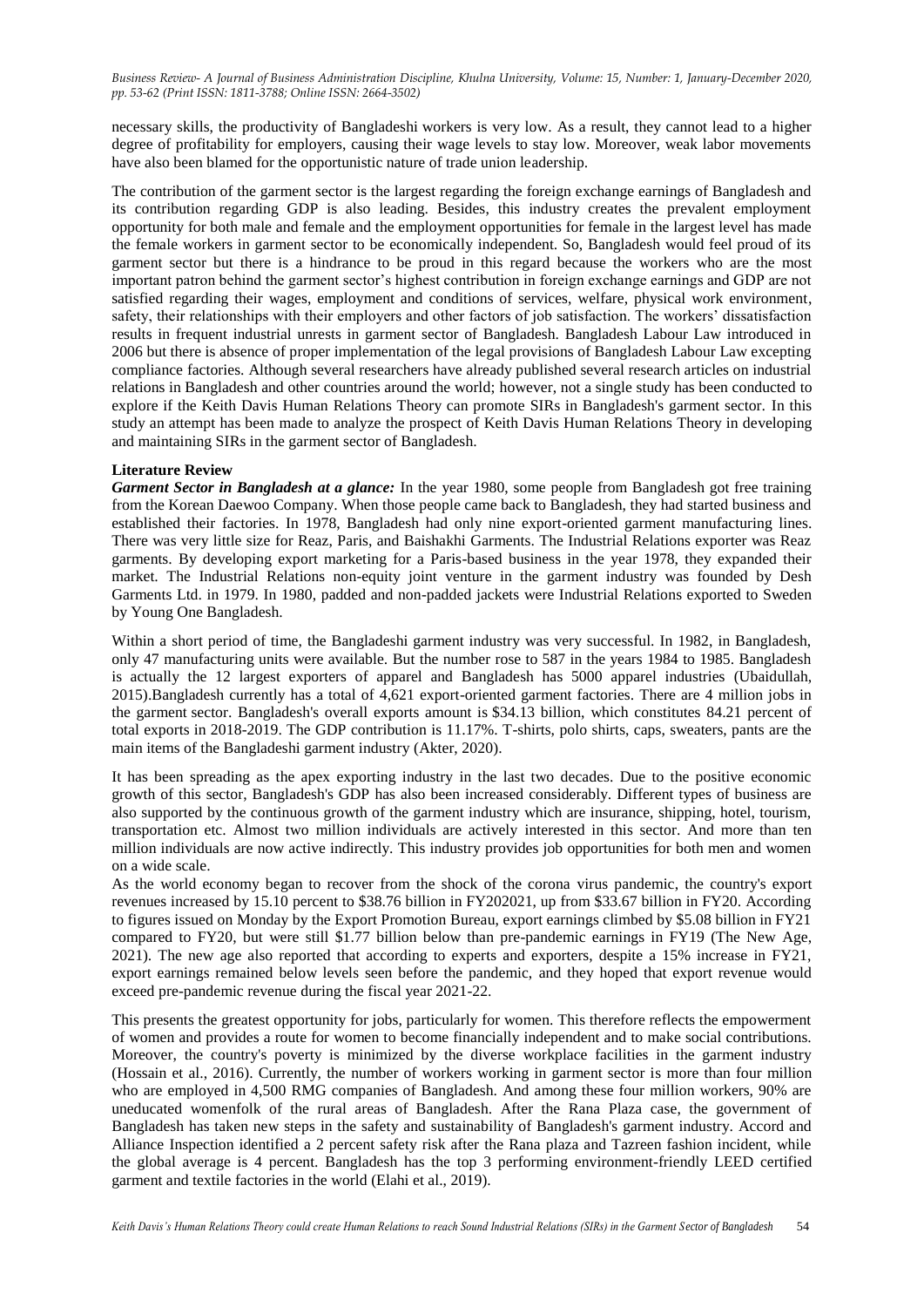Labor unrest is a common occurrence in Bangladesh's garment industry. Workers violently protesting and agitating has become a garment industry staple (Choudhury and Rahman, 2017). These researchers explored the primary causes and repercussions of worker unrest in Bangladesh's ready-made garment sector. Wage concerns, lack of leisure and holidays, overall working climate, etc. are all factors that contribute to labor discontent. Confrontation between garment workers and law enforcers causes industrial catastrophe (Islam & Ahmad, 2010).

On January 11, 2010, garment workers rioted for benefits like paid vacation and lunch. 30 clothing factories were shut down, and 40 workers were injured. On April 28, 2010, the garment workers started another movement to raise their monthly compensation from \$25 to \$70. This movement harmed 30 persons and affected 22 RMG factories (Choudhury and Rahman, 2017).

The primary cause of labor unrest in Bangladesh garment sector is the lack of labor law enforcement. In Bangladesh, the most of the industries are not equipped to comply with ILO conventions and industrial rules. They are not fully aware of the rights of workers regarding wages, safety, security, etc. In addition, the workers still have no adequate knowledge regarding labor law and their rights (Hossan et al., 2012). It is trepidation of the domestic and internal spectators that the legal provisions, ILO conventions, ethics relevant for this sector are barely complied with by the RMG sector and this situation has created the workers' lives distressful (Islam et al., 2018). The labour unrests of Bangladesh mainly occur because of health and safety issues, low wages, working hours, the relationship between the employers and the labour unions, and political issues (Roy, 2020). The primary cause for labor strife is unpaid wages. The low pays and unsafe working environment generate employee dissatisfaction.

The industrial unrest is also caused by excessive overtime, lack of leisure and holidays (Ahmed et al., 2013). The companies are facing problems regarding working-hours and production targets due to workers' unrests. It also impedes export earnings and negatively affects the image of our country to the foreign buyers. The main reasons for labor unrest are lack of extra benefits and anomalies in overtime payment, delayed festival bonus, deficiency of training program on motivation, incompatible perception regarding the wealthy persons, and minimum wage claims. The causes of industrial unrest demand the attention of Bangladesh's policy makers who are supposed to make policies to eliminate or minimize the labor unrests in Bangladesh's garment sector (Islam & Ahmed, 2014). The SIRs activity should concentrate on safety programs and ensure that workers practice safe actions. Workers with a deep understanding of their fellow workers and superiors and a sense of belonging to their organizations demonstrated excellent safety records (Jannadi, 1995).

*Different Theories of Industrial Relations:* The different social theorists analyzed the Industrial Relations, its structures, and procedures by major five theories: unitary theory, conflict theory, social action theory, Dunlop system theory, and Marxist theory (Farnham & Pimlott, 1995). In the following section, a focus has been given on these various Industrial Relations theories.

**Unitary approach:** The conjecture on the basis of which the unitary approach has been formulated is such that a community of people works in an organization under a single structure, common values, interests and goals. The conflict of interest remains absent between the suppliers of labour and suppliers of capital. Making decisions regarding running an enterprise and dealing with people are the managers and employers' prerogatives and responsibilities (Fox, 1966). The dispute is an illogical practice and the company is affected by labor unions. Authoritarianism and paternalism are the foundation of the unitary theory. Unanimity and industrial harmony are accentuated (Ross, 2008). So, the unitary approach is an attractive approach for authoritarian managers and employers.

**Pluralistic approach:** The Pluralistic Perspective interprets a post-capitalist society where the dissemination of authority and authority in the community is relatively common, and management is separated from ownership. This perspective also views separation, approval and institutionalization of governmental and industrial conflict (Salamon, 2001). The inherent conflicts of interests that exist among these discrete groups generate an enduring situation of forceful tension that needs to be managed to serve the interest of sustaining a feasible collective structure (Fox, 1966). Trade unions as legitimate challenges to managerial rule or prerogatives and emphasize competition and collaboration. This perspective acknowledges trade unions as appropriate representative organizations which facilitate groups of employees to impact management decisions. The pluralist perspective is significantly pertinent over unitary approach regarding the study of Industrial Relations in several big organizations where trade unions exist and compatible with development in present-day society (Ross, 2008).

**Marxist approach :** Marxist Perspective is based on the view that private ownership exists in the production system and is induced by profit. Managers exert control over production and they are the emissaries of owners. The theory of surplus value developed by Marx claims for the necessities for class conflict to bring social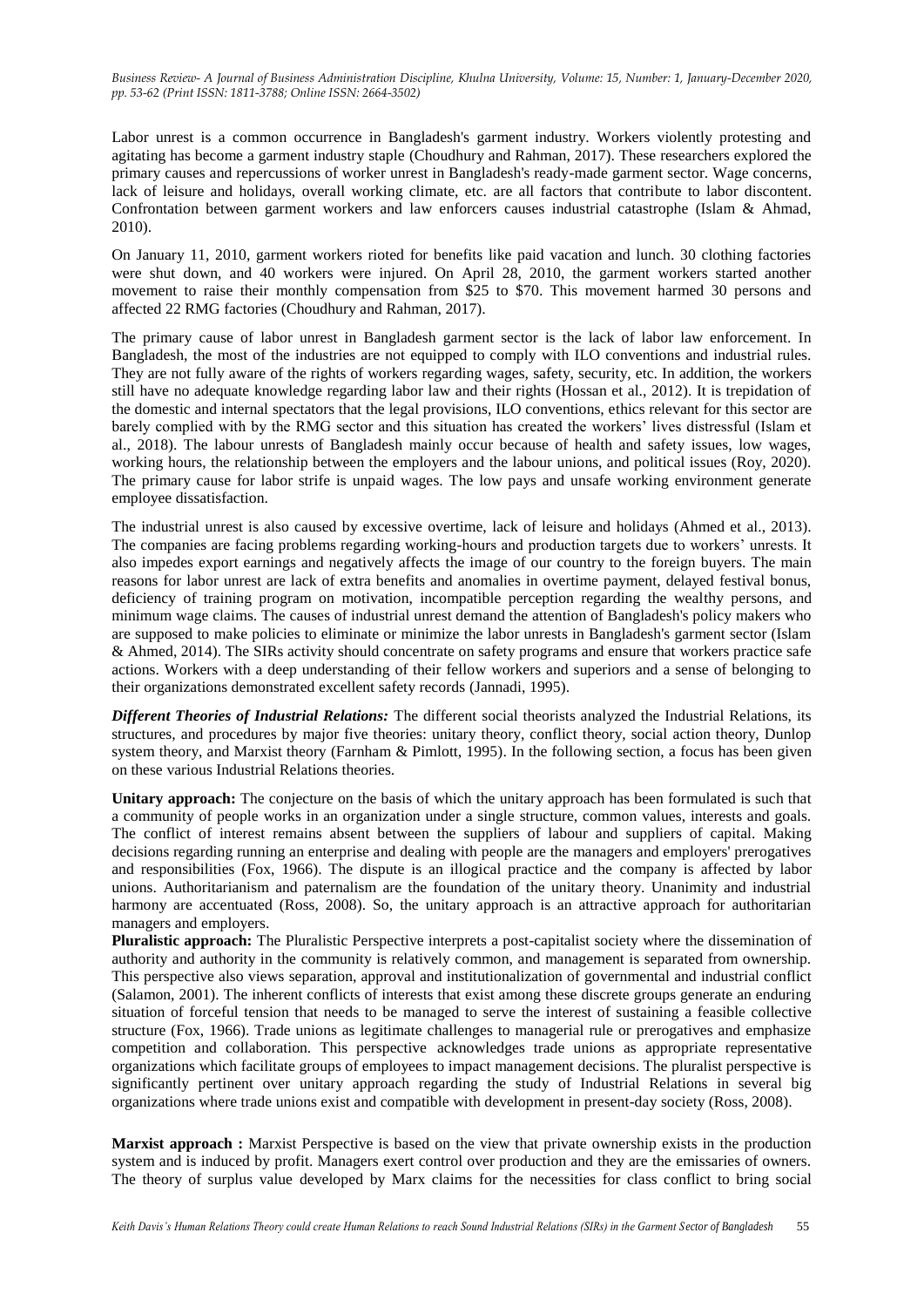change. Social change is necessary to cease the discrepancy between owners of the capital and suppliers of the labour. Marxist Perspective views industrial strife as similar to social and political battles. And according to the Marxist view, pluralism is nothing but an illusion. At best, trade unions can attenuate inequality, but they cannot reinstate power balance Marchington (1982). The law allows the employer to pass an order, and the workers must comply with their employers' demands (Hyman, 1975).

**Dunlop system theory:** Dunlop (1958) deserves the credit to apply the system concept in Industrial Relations. Dunlop (1958)argues that "An industrial-relations system at any one time in its development is regarded as comprised of certain actors, certain contexts, an ideology which binds the industrial-relations system together and a body of rules created to govern actors at the workplace and work community".

**Social action theory:** The social action approach views the organization from the point of the individual partakers or actors who have their own goals. This standpoint contemplates conflicts of interests as usual manners and organizational life fragments (Ross, 2008). It is credited to Max Weber (1864- 1920); a German Sociologist. Social action theory contributes to sociology, and its credit goes to Max Weber (1864-1920). Social action theory differs from system theory. The theory intends to discover the reasons for the individual's specific course of action. This theory differs from the systems approach because the system theory views behavior as an outcome of the system's structure and procedures. Social action emanates from the hopes, customs, attitudes, values, proficiencies, circumstances and aims of the individuals who are working in the organization. The social action theory emphasizes that individuals hold freedom of action at a certain degree and capability to impact actions in the way that he/she considers to be necessary or precise (Salamon, 2001).

*Implications of the above Literature Review for the Present Study:* The above literature review conducted on garment sector in Bangladesh at a glance reveal that although the garment industry in Bangladesh creates job opportunities for male and female, among the workers of garment sector 90 percent are women. The job opportunities created for women in Bangladesh made them economically independent, empowered and capable to provide service to the society. Besides, Bangladesh's GDP has been positively affected by the growth of garment sector and the garment sector is the highest foreign exchange earners in Bangladesh. The different industries of Bangladesh such as insurance, shipping, hotel, tourism, transportation etc. have been supported a lot by the garment sector of Bangladesh. But with all these positive sides, the dark side of garment sector of Bangladesh is that industrial unrest is a common phenomenon in Bangladesh garment sector. The workers' deprivation regarding wage, health, hygienic and safe work environment, welfare, working hours, etc. create huge dissatisfaction which in turn create industrial unrest. The key reason behind the industrial unrest is the absence of application of labour law i.e. its application is at a negligible to count stage. The employers are not fully aware about the legal rights of the workers and the workers also lack appropriate knowledge regarding their legal rights.

If focus is given on Industrial Relations practice in the garment sector of Bangladesh, it can be easily observed that the employers in the garment sector of Bangladesh are practicing the unitary approach in its rudimentary form which is not a sound approach because the unitary approach in its rudimentary form is an attractive approach for authoritarian and paternalistic managers and owners. But we can't accept the exercise of authoritarianism. Then what is about the prospect of pluralistic approach for sound Industrial Relations practice in Bangladesh's garment sector? There are distinct sectional groups, each with its interests, objectives and leadership. Still, workers' trade unions in Bangladesh garment sector remain the weakest sectional group, whereas pluralistic approach acknowledges trade unions as appropriate representative organization to impact management decisions.

If focus is given on Industrial Relations practice in the garment sector of Bangladesh from Dunlop's System Theory perspective, it is observed that Industrial Relations in the garment sector of Bangladesh have been emerged as a system in its domain and are affected by the larger society as a subsystem of the larger community and are impacting larger society. Although there are interactions among the actors, those are not functional enough to develop a functional body of rules i.e., there is provision of the body of regulations such as collective bargaining, conciliation, arbitration etc., according to Bangladesh Labour Law, but there is seldom practice of these body of rules. And there is an absence of common ideology between employers and workers. From the perspective of the Social Action Approach, it has been observed that the efforts to consider and practice the understandings of interpersonal relationships in Bangladesh's clothing sector are missing. If researchers concentrate on IR practice in the garment sector of Bangladesh from the point of view of Marxist Approach, they may conclude that because capitalist society is predominant in Bangladesh, there are complex disputes between employers and there is no equal distribution of revenue. So, the above analyses simply reveal that unitary approach in its rudimentary form is being applied in the garment sector of Bangladesh and pluralistic approach, Dunlop system theory, Marxist theory and social action theory- neither of these theory can play a functional role in developing and maintain sound Industrial Relations in garment sector of Bangladesh.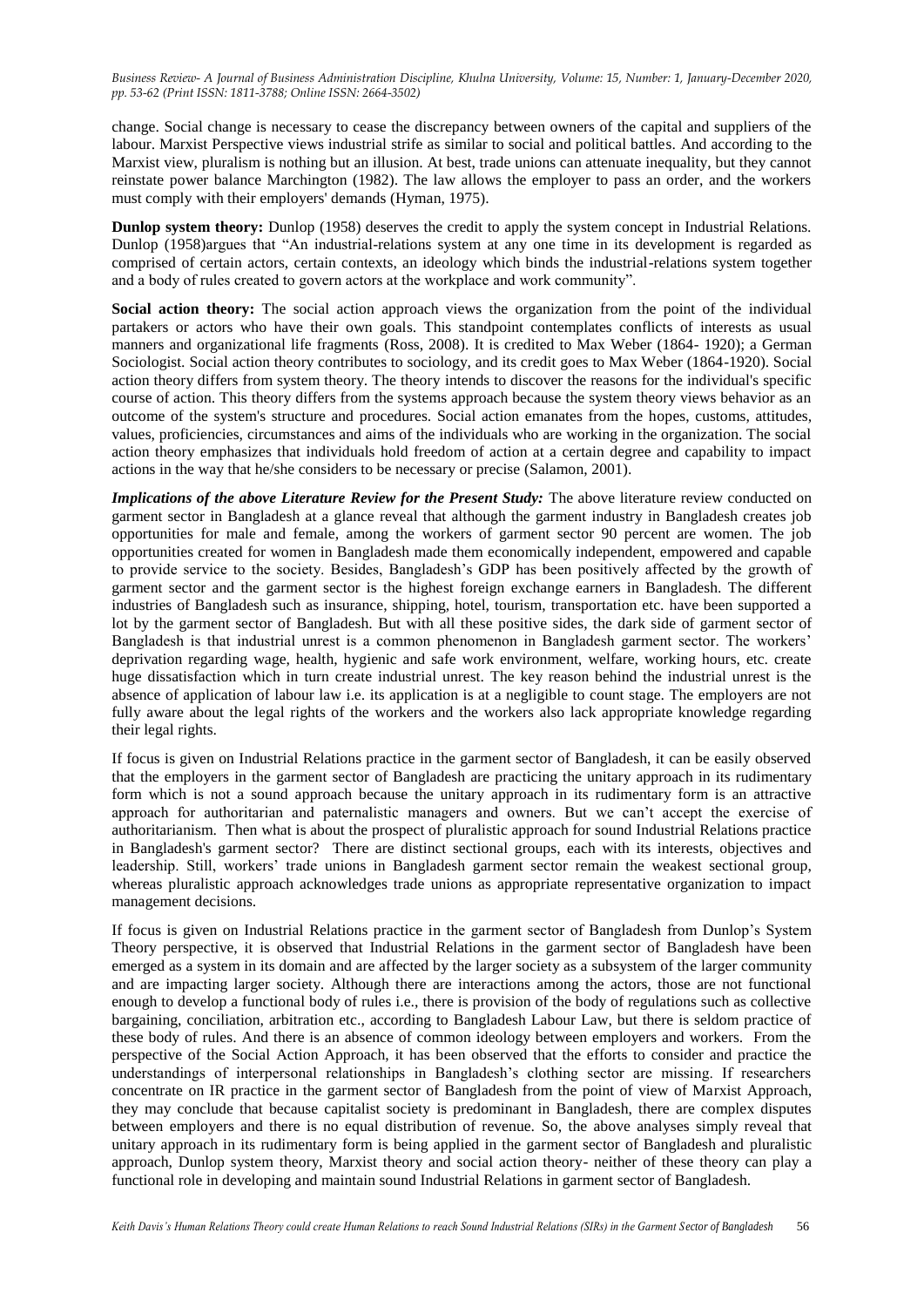The concept of Human Relations Theory of Keith Davis and its components have enthused the authors to analyze the prospect of Keith Davis Human Relation Theory in developing and maintaining SIRs in the garment sector of Bangladesh.

### **Research Methods and Material**

Considering the purpose of this research, it was appropriate to collect data from secondary sources. The authors have always been cautious about the study's goals and have collected data to achieve the objective. Searches of peer-reviewed academic literature were conducted using databases such as Web of Science, Sage Publications, EBSCO and Scopus. Many peer-reviewed journals, conference proceedings, and edited books in economics and management sciences are covered by these databases (Anees-ur-Rehman, Wong, & Hossain, 2016).

The time span was chosen to be from 1958 to the present, which is July 31, 2021. Journal articles were considered as a priority in search engines. Three of the authors were involved in extracting significant information from the publications, and the exclusion criteria are incomplete information or documents, as well as relevance to the subject of present investigation. The researchers discussed in depth on the relevance, clarity, and reliability of the articles and documents before selecting them for study. In review articles, this technique is considered standard (Anees-ur-Rehman, Wong, and Hossain, 2016; Dahlander and Gann, 2010).

A comprehensive review of the literature inspired the authors to create a conceptual framework based on Keith Davis Human Relations Theory. The data collected can be processed and analyzed to make this study useful to professionals, researchers, planners, policymakers, and academics in the field concerned.

### **Discussions**

Human relations affect performance (Rivera, 2002). Maintaining healthy employee relations in an organization is a necessary condition for organizational accomplishment. The cogent employee relations are vital for highefficiency and human contentment (Pilbeam & Corbridge, 2002). The successful human relations in the organization construct congruence, whips up employee satisfaction and augments employees' work efficiency. The study endorses managers of construction firms to initiate excellent human relations in their corporate goals to enjoy benefits from the practice of human relations. Besides money, employees have numerous needs which the organizations cannot satisfy with money. Teams and groups of the organization have dominant impacts and the evidence regarding these impacts was brought into light in 1972 by Hawthorne studies conducted by Elton Mayo and his associates. Nevertheless, there is dearth of enormous research on human relations and its impact on organization's productivity (Arthur-Aidoo et al., 2015). The employees do not give their outstanding accomplishment in the workplace unless or until they are happy with supervisors, government, or even with their co-workers. Effective human relations must be maintained in organizations to succeed and maintain the success. If an organization is to prosper, the relationships among the people in that organization must be observed and sustained (Blyton et al., 2008). Keith Davis in the book of Industrial Relations: Emerging Paradigms by Singh (2008) stated Human Relations Approach brings out particular policies and techniques to increase both employees' and workers' upstanding, competence and job satisfaction. Human Relations is the "integration of people into a work situation that motivates them to work together productively, co-operatively and with economic, psychological and social satisfaction". Human Relations Theory suggested a range of steps to improve human relations that are two-way communication, management development, considering place of work as social system, group dynamics management, participatory governance, etc. (Singh, 2008). From the perspective of the Human Relations Theory mentioned by Keith Davis, this study focuses on the practice of Industrial Relations in the garment sector in Bangladesh to see whether or not there is a lack of human relations in this sector in the Bangladesh.

The study found that effective and efficient two-way communication, which is one of the measures to be taken to develop and maintain SIRs remains absent in the Bangladesh garment sector. The most important feature of crafting any work atmosphere is the plan that contacts the entire workforces and supervisor with manifold networks of communication. Decent communication may be considered as the critical constituent of effectual human relations (Highland, 2007). Another measure of human relations also is absent in the garment sector of Bangladesh that is considering workplace as social system. Employers in the garment industry do not view the workplace as a social system.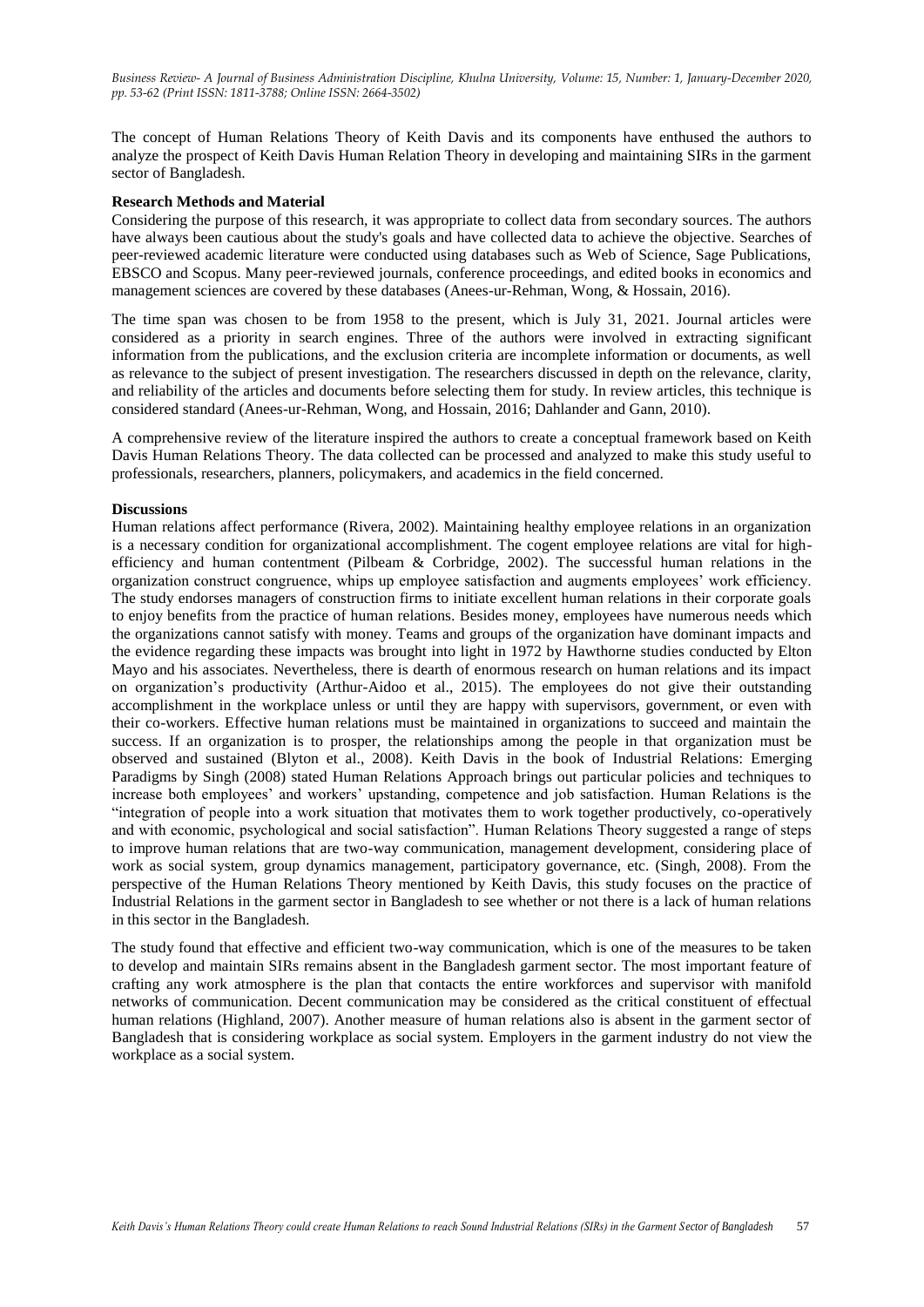Another indicator of human relations is management development. The Ministry of Labour and Employment's Industrial Relations Institute (IRI) provides training to both workers and managers on Industrial Relations and labor law. In addition, training is provided by BGMEA, BKMEA, ILO and various NGOs to actors of Industrial Relations. But the question is whether there is development of those actors regarding industrial relation and what is about the implementation of their learning from these training programs. The absence of SIRs reflects the reality of the absence of requisite Knowledge, Skills and Attitudes (KSAs) among actors of garment sector in Bangladesh.

What about the presence of participatory governance and group dynamics management, then? According to Newstrom and Davis (2004), participation inclines to enhance motivation since employees' sense more acknowledged and engaged in this circumstance. And can improve the employees' self-worth, job satisfaction, and collaboration with management. The outcomes are abridged conflicts and tension. It can minimize the employee turnover and absenteeism since participation creates such impression among employees that they are working in a better environment and they are providing better service in their jobs. The action of participation by and off itself initiates improved communication since people jointly talk over work issues. The workers get more information from management regarding the finance and functions of their organizations. A research on employee relationships with top-level management in the Bangladesh Garments Sector found that top-tier decisions are made by 60% and 25%, 10% and 5% by medium-level, bottom-level and workers, respectively. So, only 5% workers participate in decision making whereas workers are doing the major work for the garments sector (Ahammad et al., 2017).

According to Rogers (2010) the majority of the garment workers in Bangladesh are not the members of trade unions and the majority of the leaders of trade unions are occupied to discharge the interest of the owners of the garment factories and the trade union leaders who are not cooperating the employers are being hassled by the employers. According to Huda et al. (2011), the inhuman treatment in many cases regarding the workers of garment sector of Bangladesh reveal the information concerning improper attitudes of the employers towards trade union which is formal group. The owners of garment factories rather than dispiriting workers' trade unions must inspire trade union workers, make the workers aware of their privileges, duties and accurately establish their rights and responsibilities to their employers.

Even though workers have been given the right by Bangladesh Labor Law to develop trade unions, trade unions practice in garment sector of Bangladesh is frustrating. Maximum of the cases employers don't like the trade union practice. The workers in maximum of the cases lack awareness regarding the trade union. Trade unions lack organizational power because majority of trade union leaders are self-seekers, workers lack moral dedication to trade union, and due to weak economic situation and high staff turnover workers do not continue strike. This picture is more or less common to all industrial sectors in Bangladesh. According to Hossain and Akter (2016) the frequent dialogue and fast and visible tripartite process is required for making sure the protection at workplace and arranging wages. It also ensures satisfactory work environment in the garment sector. Tripartite process confirms the active contact between the government, employees and employers as they are representative, similar and an unbiased social associate. So, the frustrating situation is there regarding the participatory approach and managing group dynamics. It should be mentioned here that managing group dynamics include managing both formal and informal groups. The dissatisfactory social and psychological environment of the garment sector in Bangladesh reflects a frustrating situation concerning the managing of informal groups also.

Actually, the proper practice of Human Relations Theory developed by Keith Davis can play a dynamic role in developing and maintaining SIRs in garment sector of Bangladesh. The question is how to practice it? In this study a conceptual framework has been developed mainly on the basis of the different measures of human relations mentioned by Keith Davis. This study proposes that the different training programs on Industrial Relations and labor law offered by the relevant institutes must be effective and efficient. As we know that the various steps of training programs are training needs assessment, designing training programs, implementing training programs, evaluating training programs, and checking and ensuring the implementation of learning from training programs. So, suppose there is an absence of the effective and efficient implementation of any step of the training programs offered on Industrial Relations and Bangladesh labor law. In that case, the return from these training programs will not create expected contributions in developing and maintaining sound industrial ties in garment sector of Bangladesh. For instance, if the concerned parties after the completion of a training program don't check and ensure learning from training programs, it does not matter whether the actors of the garment sector's Industrial Relations have learned or not, the training programs will be worthless.

There has been scarce erudite responsiveness to the impact of organization culture on training efficacy (Palthe & Kossek, 2003). The commitment of topmost authority, back up, lack of direction and investigation from the topmost authority, drawback in leadership and deficiency of backing from colleagues existed as some of the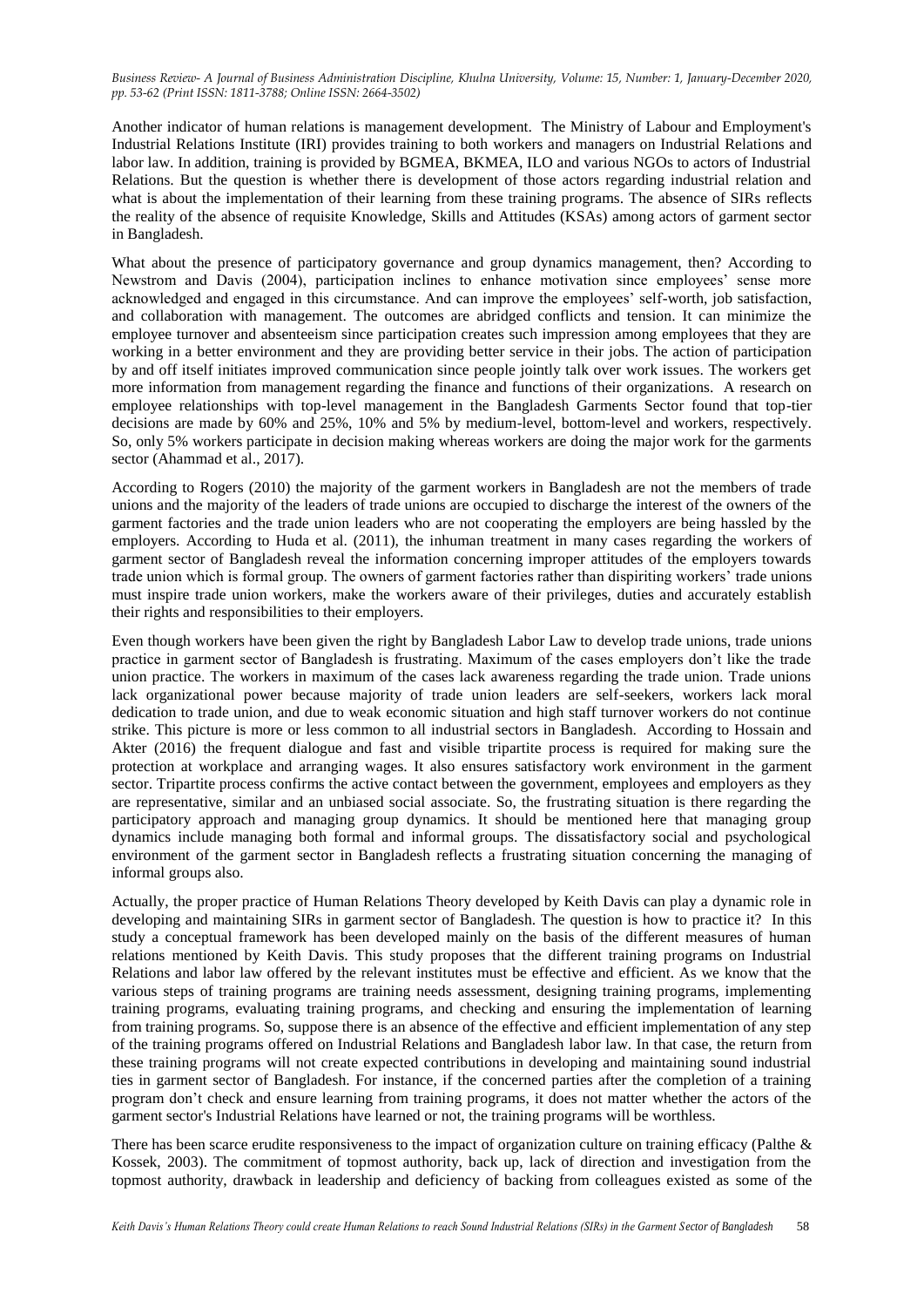dynamics that can impact training efficacy (Tahilramani, 2013). Actors of industrial relation in garment sector must be given training on soft skills. It's repeatedly said that a candidate can get the chance to appear before an interview board for his or her hard skills but it is the soft skills which is required to get the job and carry on the job (Vasanthakumari, 2019). It has been proved by the studies of Stanford Research Institute and the Carnegie Mellon Foundation conducted among Fortune that 75% of the extended job achievement emanates from command over soft skill and the rest i.e., 25% emanates from hard skills. A research conducted by the Researchers at Boston University; University of Michigan's Ross School of Business revealed that the workers who are trained in soft skills show 12% more productivity than the workers who are not trained in soft skills. Another research conducted by McDonald in UK forecasted that deficiency of soft skills will be held more than half a million individuals back from their jobs during 2020 (Doyle, 2020). Harvard University reported that the 85% credit for achieving success goes to soft skills and 15% credit goes to technical skills (Vasanthakumari , 2019). Soft skills are in fact healthy supporters of communication and performance. Soft Skills are acknowledged as connectors that shape the gap and tie relationships amongst the people at the workstation, bring forth enhanced output and performance (Tripathy, 2020). It doesn't matter whether a person works in IT sector or manufacturing sector or he or she works in a family-owned business or in a multinational company, soft skills are those skills that are undeniably crucial for achievement (Ramesh & Ramesh, 2014). "Soft skills are a combination of people skills, social skills, communication skills, character or personality traits, attitudes, career attributes, social and emotional intelligence, intelligence quotients, that enable people to navigate their environment, work well with others, perform well, and achieve their goals with complementing hard skills" (Doyle, 2020).

Actually, excellent Knowledge, Skills and Attitudes (KSAs) of the actors regarding Industrial Relations, Bangladesh Labour Law and soft skills among actors will carry through other human relations requirements: effective and efficient two-way communication, industrial democracy, considering the workplace as a social system, and managing group dynamics. And the fulfillment of the different requirements of human relations in the garment sector in Bangladesh will introduce human relations over there which in turn will develop and maintain SIRs in the garment sector of Bangladesh. It should be mentioned here that the graduates and postgraduates' students who are attending courses offered on Industrial Relations and labour law must give their utmost efforts to develop requisite KSAs regarding Industrial Relations and labour law. Besides they must give their utmost efforts to learn soft skills also. The universities and other institutes who are offering courses on Industrial Relations and labor law, these institutes and their concerned faculty members must have awareness about the significance of KSAs of the relevant students regarding Industrial Relations, labour law and soft skills because these students are the future employers. According to Keith Davis Human Relations is the "integration of people into a work situation that motivates them to work together productively, co-operatively and with economic, psychological and social satisfaction". And the human relations will bring forth SIRs in the garment sector of Bangladesh.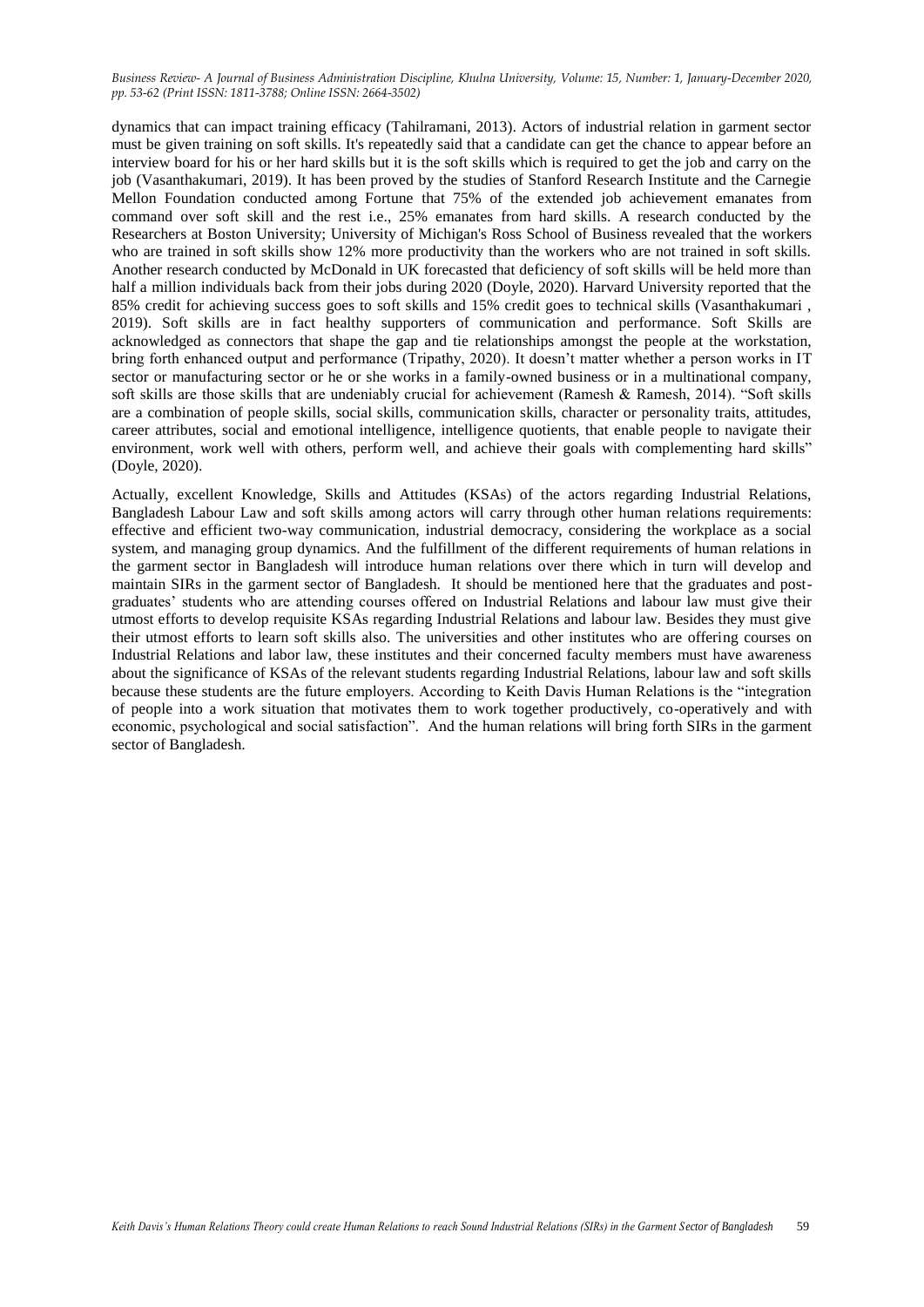

**Conceptual Framework based on Human Relations Theory of Keith Davis**

Furthermore, the Human Relations Theory of Keith Davis can be considered as the avenue to cover the view of unitary approach in its ideal form. According to Provis (1996), the unitary approach creates the foundation for modern human resource management developments; particularly it prognosticates shared interests, customs, and values. Human Relations Theory can also cover the view of pluralistic approach because it will create the scope for collective bargaining. HR relations theory will cover the social action approach's scope because, according to social action approach, the organization's environment is affected by individual and group behavior. Human Relations Theory can cover the concept of Dunlop System theory because the implementation of Human Relations Theory will create the possibility of creating a functional body of rules to regulate actors' behavior and a common ideology between employers and workers. The paper highlighted the conceptual framework developed by researchers mentioned in Figure 1 is about how the actors of the garment sector in Bangladesh can develop and maintain SIRs based on Human Relations Theory of Keith Davis.

# **Conclusion**

According to Zwick (2017), industries are constantly rebuilt and reinvented as a result of fierce competition. Winners and losers are recognized when a large disruption occurs. The study's authors also pointed out that, historically, consumers and financial interests have gained, while middle-class workers in disrupted industries have suffered, which is a tendency that has formed over time. A pattern has formed as a result of the similar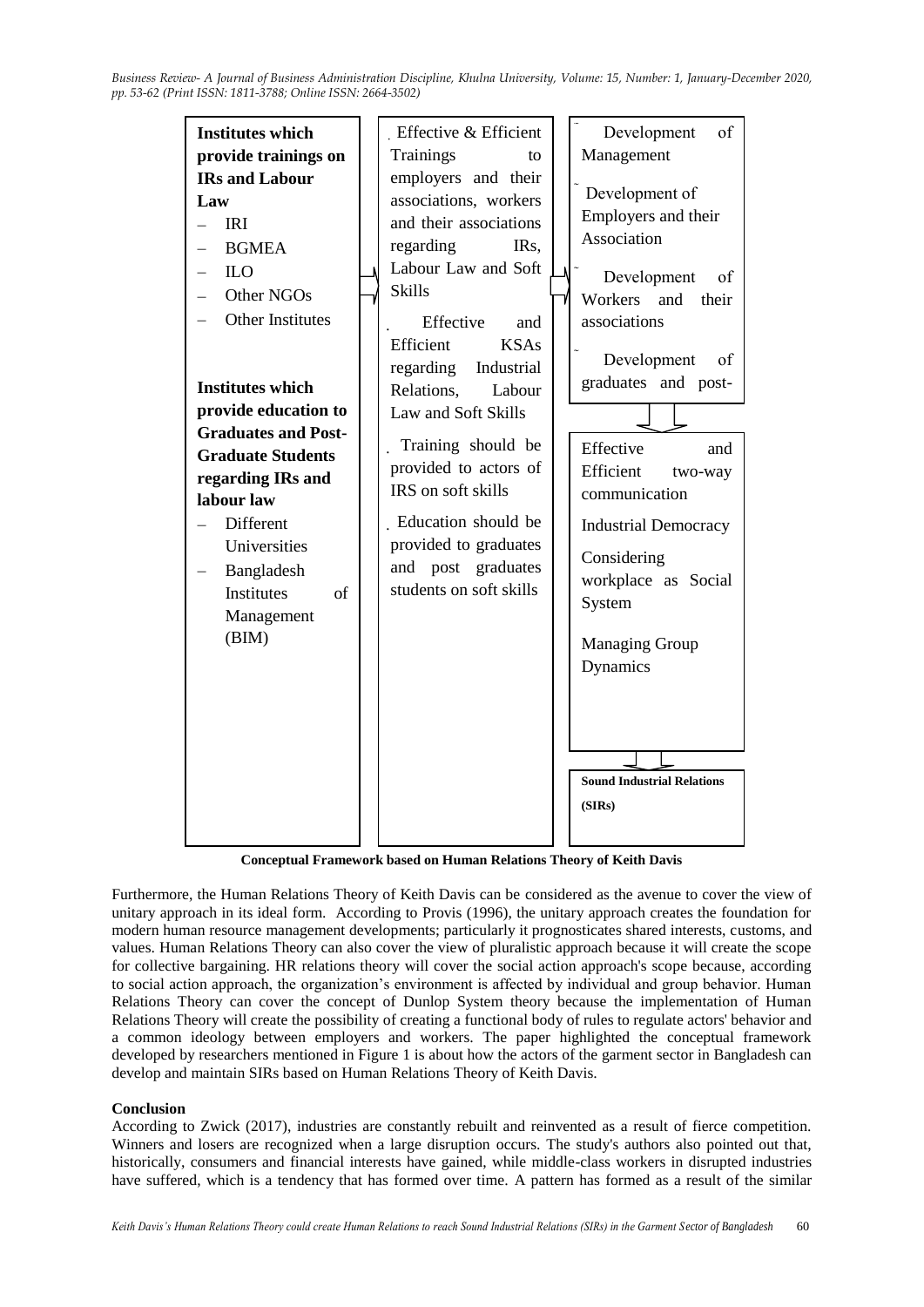restrictions faced by executives to keep expenses as low as feasible. The findings of this study will help take a crucial decision for employers and their association, workers and their association, relevant government bodies, relevant training institutes, and academics in taking measures to ensure the development and implementation of required KSAs for the actors of Industrial Relations in the garment sector of Bangladesh for developing and maintaining human relations in the garment sector of Bangladesh. Human Relations in the Garment sector of Bangladesh will bring out SIRs in Bangladesh garment sector. This study recommends a comprehensive research to explore the practice of training in Bangladesh for the different actors in Bangladesh's garment sector.

### **Future Research**

The current study suggests further research on the applicability of Human Relations Theory in other industrial sectors in Bangladesh. Moreover, Keith Davis' Human Relations Theory can be viewed as a route for covering the unitary approach's viewpoint as well as the perspectives of Dunlop System theory, pluralistic theory, and social action theory. The conceptual framework proposed in this study, along with future empirical facts, would give the necessary guidance for relevant parties in Bangladesh's garments manufacturing sector to develop and maintain SIRs in the garment sector of Bangladesh.

## **Compliance with Ethical Standards**

**Conflict of Interest***:* There isn't any sort of conflict of interest on the part of the authors.

**Human and Animal Rights:** There were no human subjects in this study. This study did not utilize any animal testing.

### **References**

- Ahammad, T., Naim, J., Rashedul, I., & Roy, P. K. 2017. Employee relations with top level management in Bangladeshi garments sector: An empirical study. *Russian Journal of Agricultural and Socio-Economic Sciences*, 3(63), pp.148–153.
- Ahmed, S., Raihan, M. Z., & Islam, N. 2013. Labor unrest in the ready-made garment industry of Bangladesh. *International Journal of Business and Management*, *8*(15), pp. 68–80.
- Akter, M. M. K. 2020. Review and outlook, 2020 Bangladesh garments and textile industry. *Textile Focus*. <http://textilefocus.com/review-outlook-2020-bangladesh-garments-textile-industry/>
- Anees-ur-Rehman, M., Wong, H. Y., & Hossain, M. 2016. The progression of brand orientation literature in twenty years: A systematic literature review. *Journal of Brand Management*, 23 (6), pp. 612-630.
- Arumugam, S., &Balasundara, B. (2010). Industrial relation system: Lessons for Bangladesh and Sri Lanka from Japanese perspective. *Economic Sciences Series*, LXII (1/2010), 52-60.
- Arthur-Aidoo, B. M., Aigbavboa, C., &Thwala, W. D. (2015). The extent to which human relations in the construction industry contributes to productivity. https://www.researchgate.net/publication/324220096 The extent to which human relations in the [construction\\_industry\\_contributes\\_to\\_productivity](https://www.researchgate.net/publication/324220096_The_extent_to_which_human_relations_in_the_construction_industry_contributes_to_productivity)
- Ashwin, S., Oka, C., Schuessler, E., Alexander, R., & Lohmeyer, N. (2020). Spillover effects across transnational industrial relations agreements: The potential and limits of collective action in global supply chains*. ILR Review*, 73(4), pp. 995–1020.
- Blyton, P., Bacon, N., Fiorito, J., &Heery, E. (Eds.). (2008). The SAGE handbook of industrial relations (1st ed.). SAGE Publications Ltd.
- Choudhury, S., & Rahman, H. (2017). Labor Unrest in the ready-made garment industry of Bangladesh: Causes and consequences*. European Scientific Journal,* 13(34), pp.87 – 100.
- Doyle, A. (2020, September 17). List of top soft skills employers' value with examples. The balance careers. https://www.thebalancecareers.com/list-of-soft-skills-2063770
- Dahlander, L. & Gann, D.M. 2010. How open is innovation? *Research Policy*, 39(6), pp.699-709.
- Dunlop, john T. 1958. *Industrial relations systems (1st ed*.). Henry Holt and Company.
- Elahi, S., Hosen, M. D., Nizam, M. E. H., Ali, S. Bin, & Shifat, R. I. 2019. Comparative analysis in RMG industries before and after Rana Plaza incident in Bangladesh. *Journal of Textile Engineering & Fashion Technology*, 5(4), pp. 202–211.
- Farnham, D., & Pimlott, J. 1995. *Understanding Industrial Relations* (5th ed.). Cassell.
- Foster, D., Masso, M., & Osila, L. 2020. Work accommodations and sustainable working: The role of social partners and industrial relations in the employment of disabled and older people in Estonia, Hungary and Poland. *European Journal of Industrial Relations*, 27(2), pp.149–165.
- Fox, A. 1966. *Industrial sociology and industrial relations*. Her Majesty's Stationery Office.
- Highland, P. (2007). *Encyclopedia of Business and Finance*, (2nd ed.).
- Hossain, M. A., & Rahman. 2019. The impact of Sound Industrial Relations on Job satisfaction: A case of Different Manufacturing Industries in Bangladesh. *European Journal of Business and Managemen*t, 8 (11), pp.1-5.